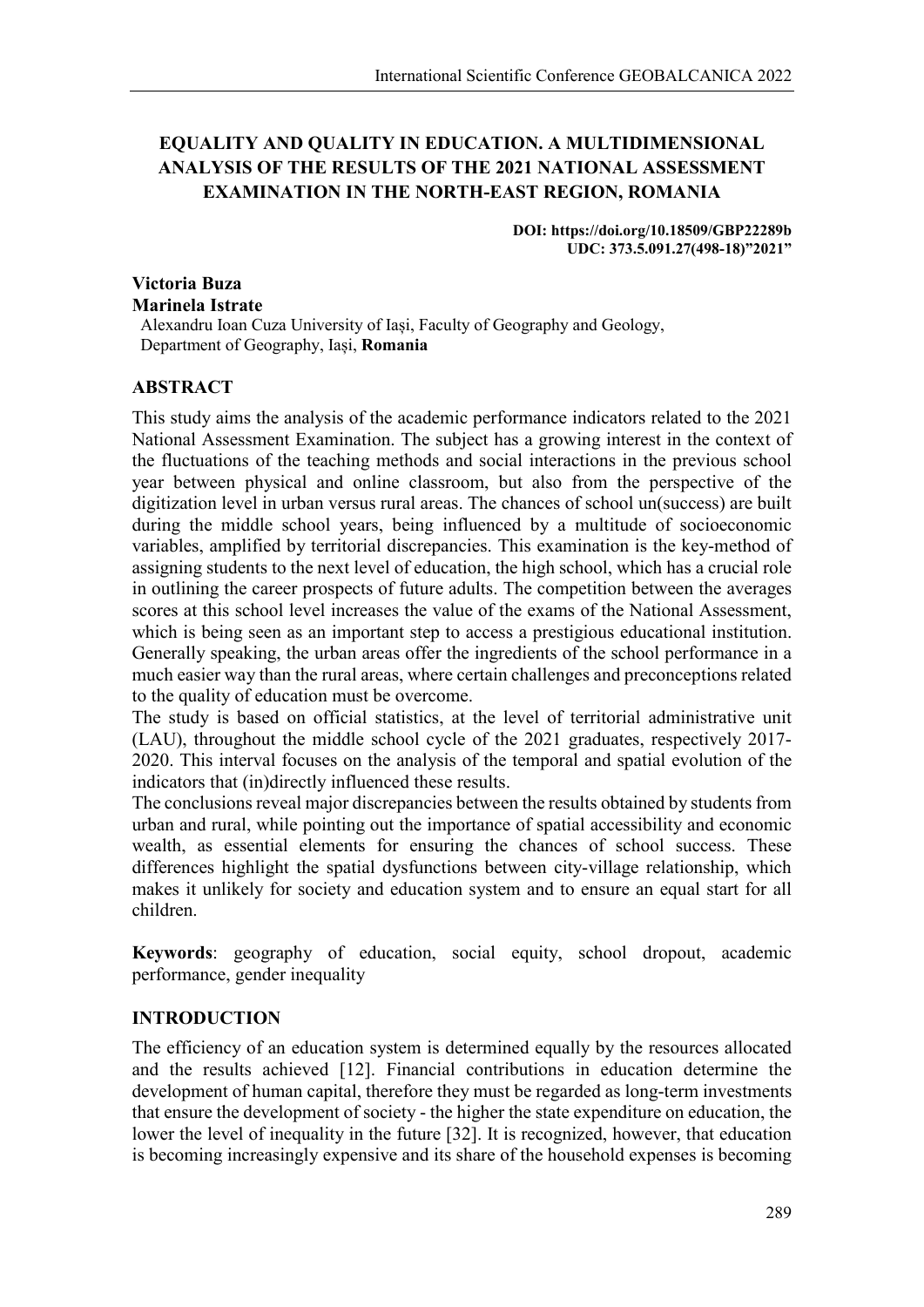higher, with more parents having an interest in providing children with the necessary skills in an increasingly competitive society [21],[26]. In many developed countries, education has become a business, with the state transferring part of the costs to families that have readiness and the desire to contribute to higher levels of education for their descendants. This educational process dynamic also involves the issue of equal opportunities, since families have different access to educational services, depending on the place of residence, the standard of living, income and the level of education of adults (their previous form of education).

In general, it is considered that the main causes hindering access to education are the type of residential area in which the child lives (the rural environment is more vulnerable in this respect) [1],[33], the stereotypes in society [22], and, most importantly, the level of poverty. Human capital (parents' education, income, professional status) and physical, material capital (resources used for educational purposes) are positively associated with achieving a satisfactory level of education [10].

As with other Central and Eastern European countries, the Romanian education system has undergone profound transformations since 1990, going through a period of change that can be classified as a process of educational transition. It can be characterized by the fusion of three main components: the shift from a totalitarian to a democratic political system; overcoming the deep structural economic crisis, going through a difficult period (transition period) and achieving the status of an emerging economy today; the ongoing updating and adaptation of society to global change [25].

What is specific to Romania is the vulnerability of the education system (especially highlighted in the past two years in the pandemic period), which is linked to the quality of human resources, the material conditions and existing facilities, lack of accessibility to educational institutions [33]. Unequal access to education and the profound implications of this phenomenon are a highly debated topic over the past 50 years and continue to be discussed, especially as it influences the success rate of young people's integration into the labor market and society, despite the officially declared equality, at ideological level [6].

Vulnerabilities are particularly visible in rural areas, which face serious problems of functional illiteracy, massive early school absenteeism, difficulties in learning, poor performance or lack of motivation, all of which increase as they move from primary to secondary school and playing a decisive role in the transition from secondary to high school [20]. The concept of equity, which is theoretically guaranteed by the application of compulsory education, is closely linked to accessibility, but which in reality is difficult to ensure, even in the most advanced societies [28].

In terms of the sustainability of education, the success of this process depends on all parties involved: pupils (who benefit from the educational process), parents (who operate a selection between different schools but also contribute very much to the education of their children), teachers (who define the strategy and guidelines, but also implement them). Lastly, the local community (which supports the system by providing funds and benefits from an increase in overall educational attainment) [7].

The focus of this article is the National Assessment, which marks the transition of pupils from secondary school to high school. All students who completed secondary education that year or who did not pass the exam in previous years can take this assessment. Its value is crucial for access to high school and later, university studies. The rate of promotion, the marks obtained at the two disciplines (Romanian language and maths),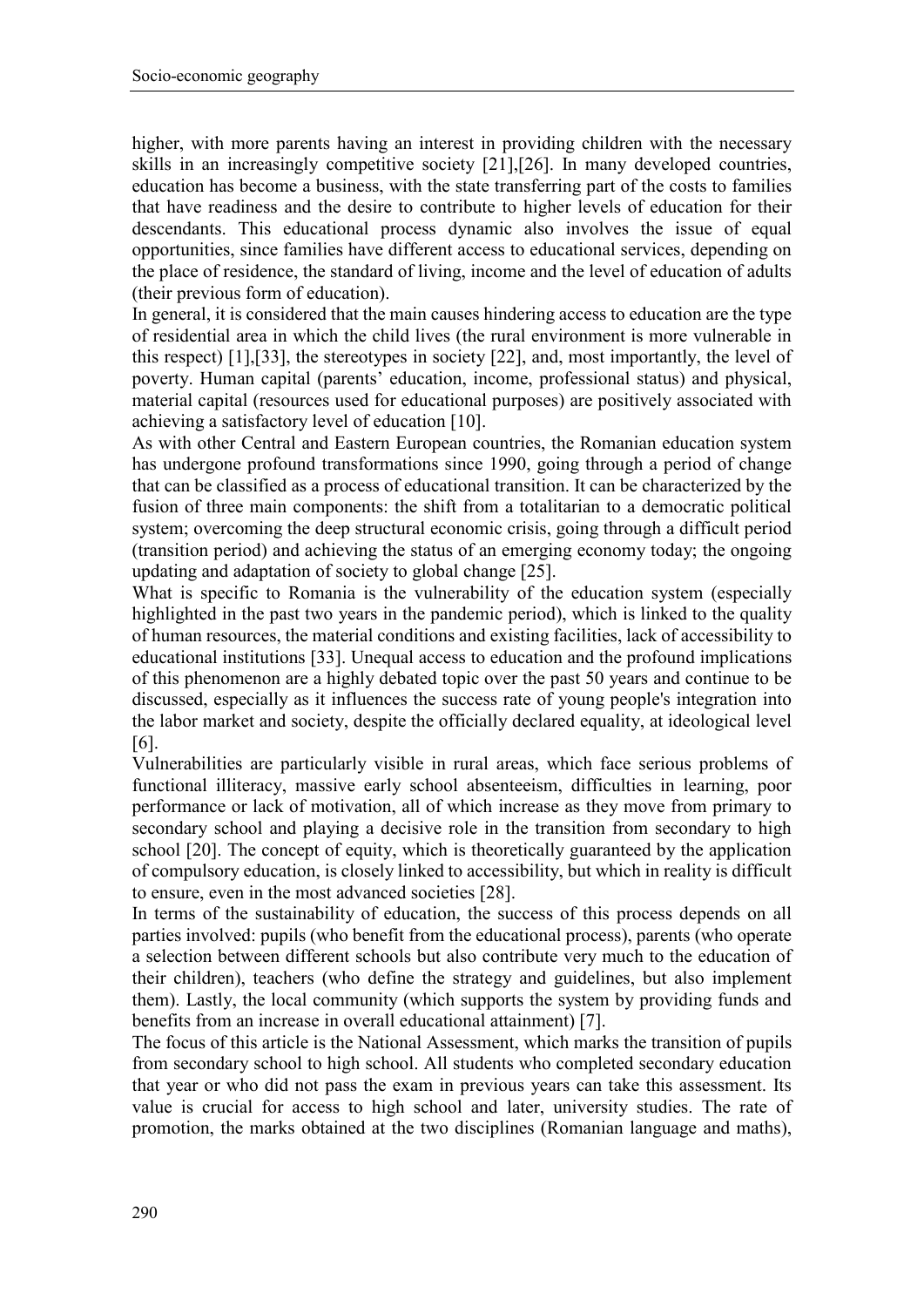absenteeism, school dropout, the distribution of marks by areas and gender, all these elements contribute to the shaping of the socio-economic level of a region.

The aim of our study is to highlight the educational disparities that exist in one of the poorest and most populated regions of the country – the North East region, highlighting certain types of behavior and their distribution as being strongly influenced by the place of residence, and along the lines of social, economic or cultural origin [5], [16].

The working hypotheses are as follows:

H1: The distribution of results can be highlighted along distinct axes (rural / urban, boys/ girls).

H2: Children attending rural schools are at a disadvantage to their urban colleagues from the start, reducing their long-term chances of ensuring a high level of quality of life.

H3: Gender inequality is perceived in favor of boys, who are seen as more ambitious and talented.

The article is structured as follows: the next section is dedicated to the methodology used, then the results (exam's scales distribution, urban-rural gap, gender inequality, school dropout) and the conclusions.

# **METHODOLOGY**

**.** 

The results of the National Assessment, which marks the transition from secondary to high school (8th grade), involve multiple manifestations of social conditions and their geographical analysis is an essential element for distinguishing similar territories and delimiting spaces where certain economic dynamics manifest. The study is based on the official government data sources (www.data.gov.ro), which provides a series of statistical data on the Romanian education system. The National Assessment scores database 2021 for the North-East region is composed of 540 communes (LAUs  $^{38}$ ) with secondary school graduates, out of a total of 552 (including cities) with 25359 enrolled pupils, of which 23840 participated in both exams. In one LAU the percentage of exam attendance was 0%.

Therefore, the statistical analyses in this article take into account 539 entries. In order to cartographically represent the gross results of the students' scores, an additional database of the school network from the same area was used, from which the units of interest, respectively the secondary schools were selected. The data of the two sources were aggregated according to the SIIIR code (a unique code for each educational unit in Romania).

The most relevant parameters for this study are: Romanian language exam, maths and final scores for every LAU, the number of pupils enrolled at the beginning of the school year and those present or absent at the National Assessment; the data was also split by areas (urban-rural) and gender (male-female). For the last classification, the differences between the groups were analysed according to the Cohen model (1988) and for the statistical approach of the rural / urban and female / male dual relationships, the XLSTAT-Student Extension software was used, which facilitated the creation of boxplots, histograms and scattergrams.

<span id="page-2-0"></span><sup>&</sup>lt;sup>38</sup> Local Administrative Unit, comprised of communes and municipalities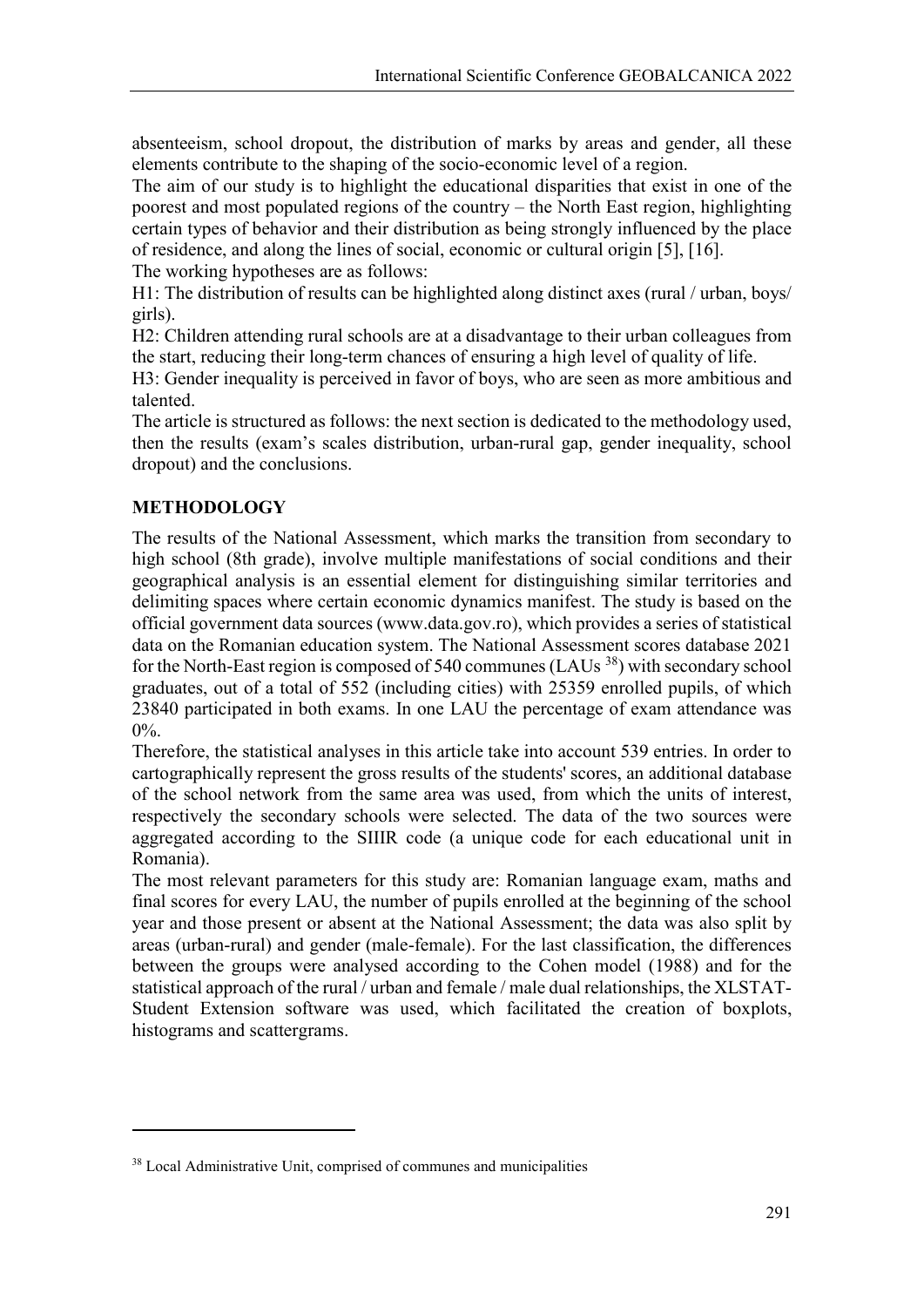## **RESULTS AND DISSCUSIONS**

#### **Exam's scores distribution**

The starting point of the analysis consisted of the mapping of the two exams: Romanian language and maths, as well as the final average (figure 1). Firstly, the defining factor in the spatial distribution of the secondary schools is the demographic size of the localities, especially the proportion of children between 11-14 years as the age structure determines the temporal stability of schools and classes. Secondary schools are individualized by the intermediate level they undertake, both in terms of educational and distribution within the territory; they are found where the demographic characteristics of the territory allows the support of such the institution, for example, in communes with a low school population there is usually only one school in the the main village: 231 rural localities are in this situation and 6 small towns (Darabani, Buccea jud. Botoșani, Cajvana, Solca, Suceava county, Podu Iloaiei, Iaşi county, Slănic Moldova, Bacău county). Most of the small towns in North-East Region (Murgeni, Negrești, Vaslui county, Broșteni, Frasin, Millişăuți, Suceava county) have 2-3 secondary schools and the most numerous are concentrated in county city-residences: 132 secondary schools out of 1082, which have the highest density of the school age population and the highest level of accessibility to the educational unit in relation to transport and distance-time options [15].



**Figure** 1 Distribution of the final average scores for Romanian language and maths exams.

In 2021 only 12 LAUs did not have pupils enrolled in the national evaluation, although they all have secondary schools, due to poor training of pupils and lack of interest in continuing education, either high school or attending a vocational school - which would allow them to be qualified in a profession / obtain a professional certificate. This situation is also common in agricultural-based villages, far from urban centers, where the majority of the population is economically instable. For disadvantaged children going to school and high school (which are in cities) represents a financial burden for parents and overcoming these challenges and is done with a lot of sacrifices. Thus belonging to a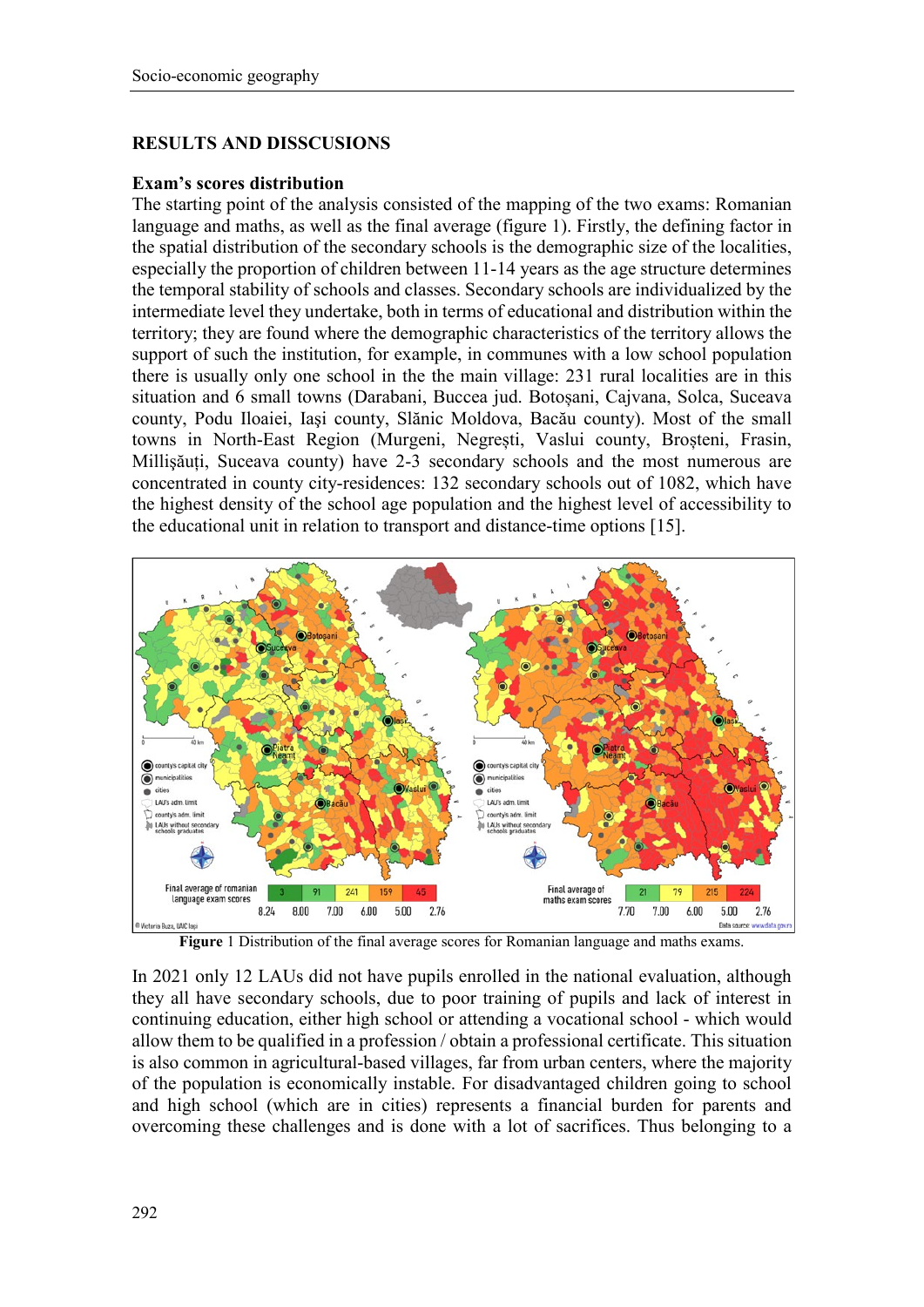vulnerable environment makes it nearly impossible to ensure school equity, as differences in educational performance between pupils occur very early.

As regards the distribution of the final average scores for Romanian language and maths exams (figure 2), the preservation of the same color classes allowed the comparasion between them and the highlighting of certain territorial configurations, most of which are explained by factors mentioned above: road accessibility, proximity to urban areas.



**Figure 2** Distribution of the averages of the final average scores.

The element that stands out is the major discrepancy between the final scores at the Romanian language exam compared to the maths, where most LAU's (81.44%) achieved results below 6.00. The poor educational outcomes for maths exam which are almost uniform throughout the North-East region, (with few specific exceptions, in the Dornelor Depression and some urban centers) confirm serious problems with the quality of the teaching staff, teaching methods, exam preparations and insufficient communication between parents and teachers. On the other hand, the higher grades at the Romanian language exam are explainable through the flexibility of the subjects, which implies the creativity and originality of the answers, compared to the rigid and exact nature of maths correct answers. The territorial distribution of the Romanian language scores proves that urban areas are not a guarantee of the good scores, even if they are more advantageous terms of concentration of highly qualified human capital, but rather these are related to conjunctural factors such as the connection to online resources (especially important in 2021), the quality of teachers (Romanian language teachers are easier to find than maths) and the financial availability of families for extra hours [2]. In the northwesten part of the study area (Bucovina Hills, Suceava Plateau) are concentrated the LAUs with high scores at the Romanian language, areas coinciding with higher accessibility indicators because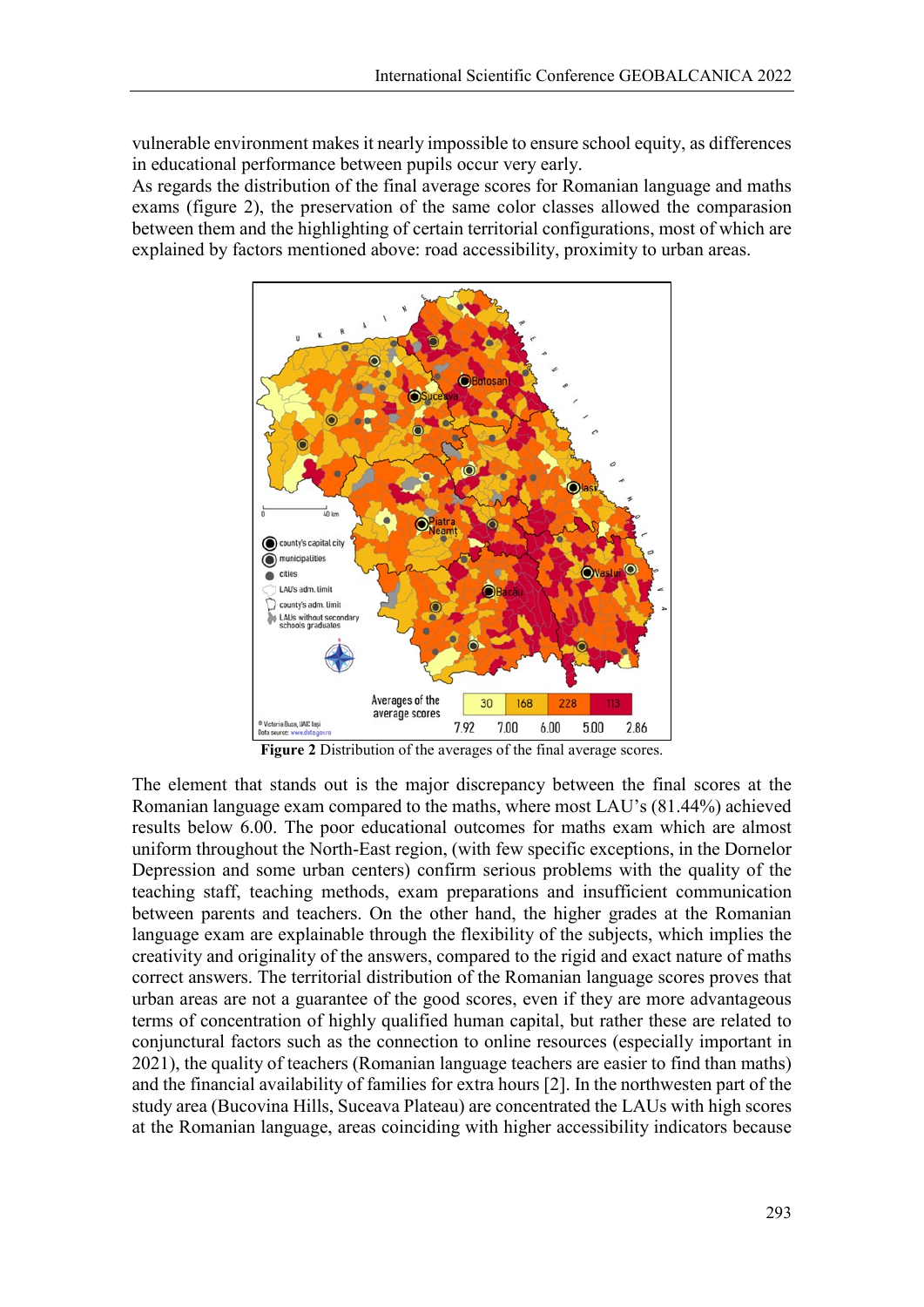the secondary schools are concentrated in the main villages and the quality of the road network allows to quickly cover the distances to school [15] [34].

Furthermore, the two exam averages (figure 2) underline a clear distinction of the dysfunctional disparities between urban - deep rural relationship. Therefore, in cities and towns the general average was 7.23 (Iași, 7.78, Bacău, 7.56, Piatra Neamț, 7.41), while in rural while the figures are much lower, with an average of 5.66. Regarding small cities (Gura Humorului, Târgu Neamţ, Onești, Darabani), which had between 63 and 311 students, achieved better grades than some of the counties' capital cities. On the other hand, rural communities that have excelled with scores over 6.00 are unevenly distributed across the territory, mostly in the north of the Suceava county and in the Neamț Subcarpathians, areas known with a tradition of high school attendance [34].

In Vaslui and Botoșani counties the geographical distribution of the average scores over 6.00 expresses a dependency relationship between small cities and the LAUs located in the immediate proximity where values are higher than compared to the LAUs exceeding 30-35 km (Dorohoi, Darabani, Ștefănești, Bârlad). On the other hand, a compact area with low final scores are concentrated in the area of Tutova and Bașeu Hills, which is explained by a deep rural character and by poor road infrastructure, which leads to reduced accessibility to educational services as many villages have only primary school. Additionally, there are few trained adults and the average time to reach to the nearest secondary school is over 20 minutes. In this socially distressed area, the conditions for school failure are emerging: the economy based mainly on traditional agriculture, low education and household-quality indices, poverty, labor emigration of parents and neglect of children left at home. Of course, there is no doubt that the LAU's administrative classification between urban and rural does not reflect all the hierarchy levels of the two areas and the multiple features of the geographical territory, but sketches a clear separation of the theoretical school succes chances between urban/rural pupils.

## **Urban - Rural gap**

Starting from the concept of "equal chances" and "social justice" [5], [27], we state that it is purely theoretical, based an ideal educational system, where all students begin from the same start level, with the same educational resources, at every school in a territory. The analysis below confirms that this is not possible: actually, the best results belong to those already who are already the most advantaged. Firstly, at the 2021 National Assessment, pupils from urban and rural areas did not have the same training, those form cities always benefited due to a series of interdependent factors such as: higher family incomes that have allowed more educational (online) resources, internet conection, smaller family nucleus, which allowed the individualization of the study time, parental education and the cultural capital of the family, higher in urban than in rural areas. [36]. Social differences, reflected through high poverty rates among the rural population and the concentration of the highly educated population in urban settings, are linked to the uneven distribution of the economic value of the territory. This is a natural phenomenon and discrepancies cannot be avoided: the urban areas will always provide more opportunities to develop and attract human capital compared to what rural can offer. Thereby, the gaps and challenges related to the financial vulnerability of the family, the low quality of teaching act, where a teacher is given several subjects or some children can afford school materials, in rural (isolated in urban), are reflected at the end of the academic year by significant discrepancies in academic performance between areas.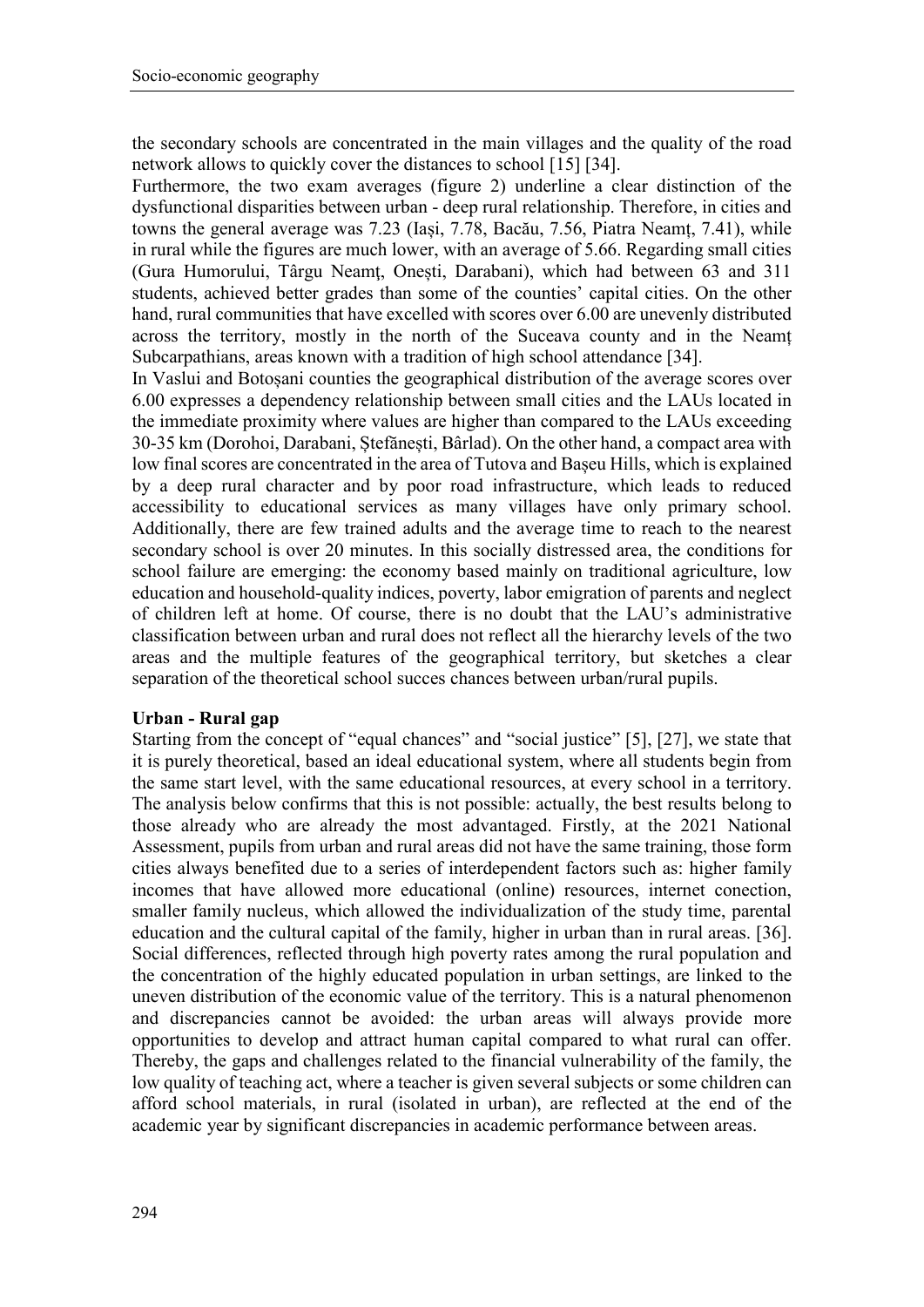The scores's distribution at Romanian language, maths and final averages of the 23841 students present at both exams (figure 3) indicate sharp inequalities in the educational outcomes, which result in a tough competition to the detriment of the children from rural areas [19], [24], namely restricted opportunities and motivation to access the high school level. First of all, at the Romanian language exam the interquantilic range for urban area is lower compared to the rural one and has a superior position corresponding to higher grades, suggesting the clustering of the averages between 6.60 and 8.90, with the median of 7.95, compared to the rural distribution:  $Q1 = 5.00$ ,  $Q2 = \text{mean} = 6.30$ ,  $Q3 = 7.65$ . In contrast, there is an interesting special feature of the distribution of grades at the Romanian language and the final averages: the agglutination of the outliers corresponding to low scores, found in the small towns: Murgeni, Dolhasca, Bucecea, Solca, Slănic Moldova, Negrești. The scaterrgames shape the crowding of the large averagess, between 8.50 and 9.50 for urban, which corresponds to a narrow area for rural: few rural pupils have achieved this performance.

Secondly, the distribution of grades at maths exam presents the most dramatic urban / rural gap, both in terms of the position of the medians (6.9/5.16), Q1 (5.25/3.60) and Q3 (8.75/6.45), as well as their dispersion in scattergrams: while the number of scores over 5.00 is gradually increasing in urban, a relatively constant density is maintained in rural areas, with a slightly higher agglomeration between 5.00 and 6.00. At the same time, for low-performing students, the rigidity of the scale has led to the concentration of averages at the 5.00, 4.50, 4.00, 3.50, 3.00, 2.50 barriers, an absent condition at the Romanian language exam or the final averages, where the flexibility of teachers and the scoring system allowed the uniform dissemination of the media below the 5.00 barrier.



**Figure 3** Distribution of the final averages scores, urban vs rural pupils in boxplots (1) and scattergrams (2).

The dispersion of the final averages is expected to improve the disparity between the two exams; it draws an upward diffusion of the urban pupils' scores, with a strong concentration between the thresholds  $8.00-9.50$  (mean = 7.50), while in rural interquantilic range is between 6.92 and 4.40 (mean = 5.52). Suceava county stands out with most villages where students managed to achieve very good results, especially in Rădăuți Depression (the highest scores), the Suceava Plateau and the Bucovina Hills, a related situation in the Neamț Depression and the middle course of Siret river, area with where young people are very well integrated in the school system [34]. On the other hand, the rural localities including the majority of pupils with final averages below 4.00 are in the Tutova Hills, an area where very low academic performance is connected to low values of school accessibility, accentuated by the lack of a catalytic urban center of human capital.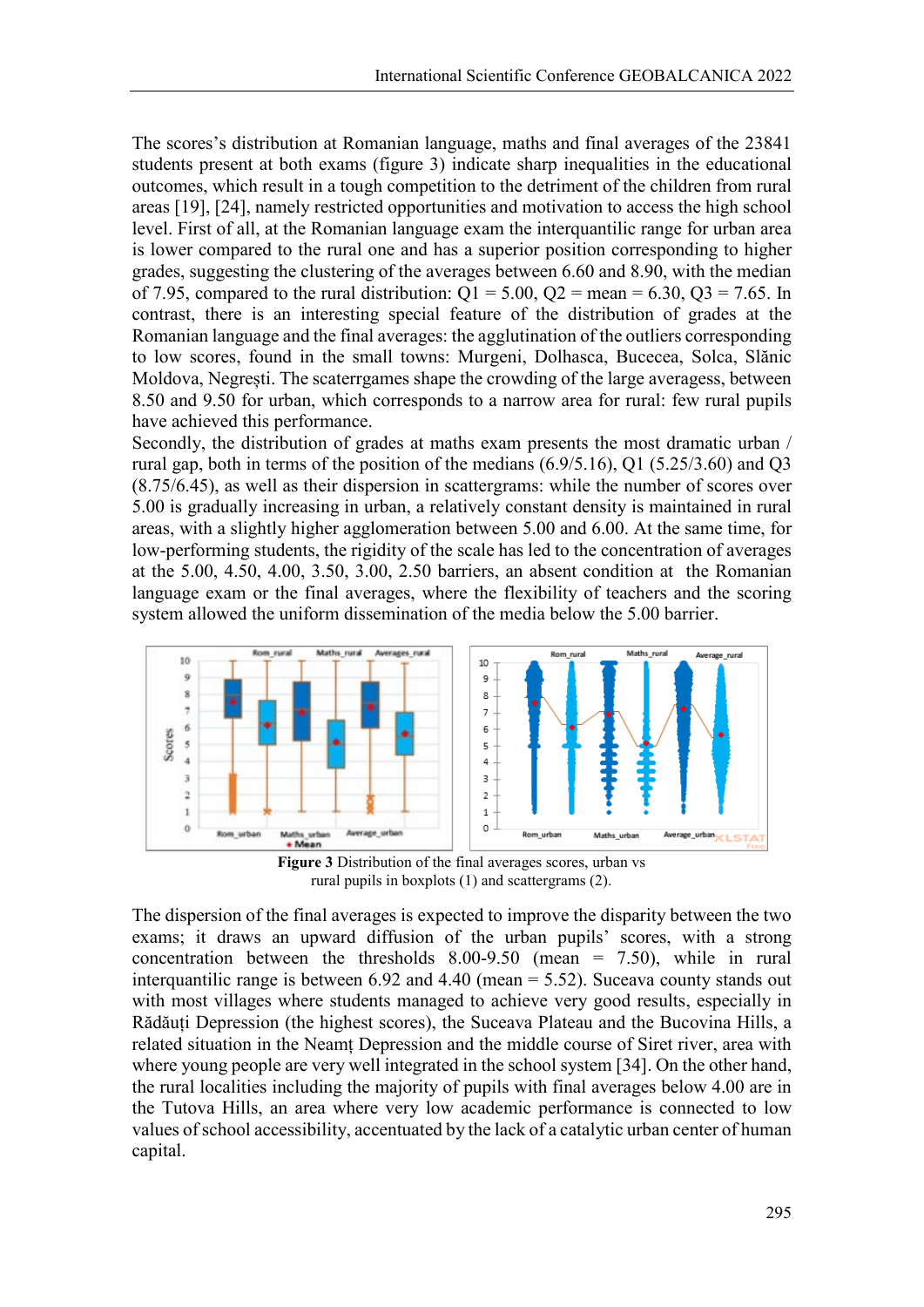# **Gender inequality**

Statistical analysis of the Romanian language and maths exam results devided by gender in histograms (figure 4) shows specific dissonances for each of them. In the first place, at the Romanian language exam the girls achieved higher grades, with an overall average of 7.31 and 11129 of them with averages over 5.00, compared to 10086 boys. Although there is not very big difference, the histogram corresponding to the scores obtained by the girls is strongly asymmetrical to the right,  $SKEW.P = -0.83$ , compared to boys,  $SKEW.P = -0.83$ 0.452, where there are small differences in the distribution of grades over 5.00. These graphic representations confirm the many psychological studies: generally speaking, girls exceed at subjects such as literature or art, even though, in essence, these fields are maledominated. Moreover, female pupils tend to constantly underestimate their mathematical skills and overestimate their language/literature ones, while boys overestimate their maths but have a neutral attitude toward language and literature [8], [11], which subconsciously practiced throughout 5-8 grades leads to visible differences at the National Assessment.



**Figure 4** Distribution of the final grades for Romanian language (1) and Maths exam (2). Girls' scores (up) and boys' (down).

As regards the results of the maths exam, the discrepancies are much more faded: the girls obtained an average of 6.05 and the boys, 5.95, with a higher frequency between 3.00 - 5.00 cohorts (with 473 more pupils). Unlike the Romanian performances, the scores' asymetry at maths is extremely low to the left,  $SKEW.P = 0.064$  for girls and  $SKEW.P$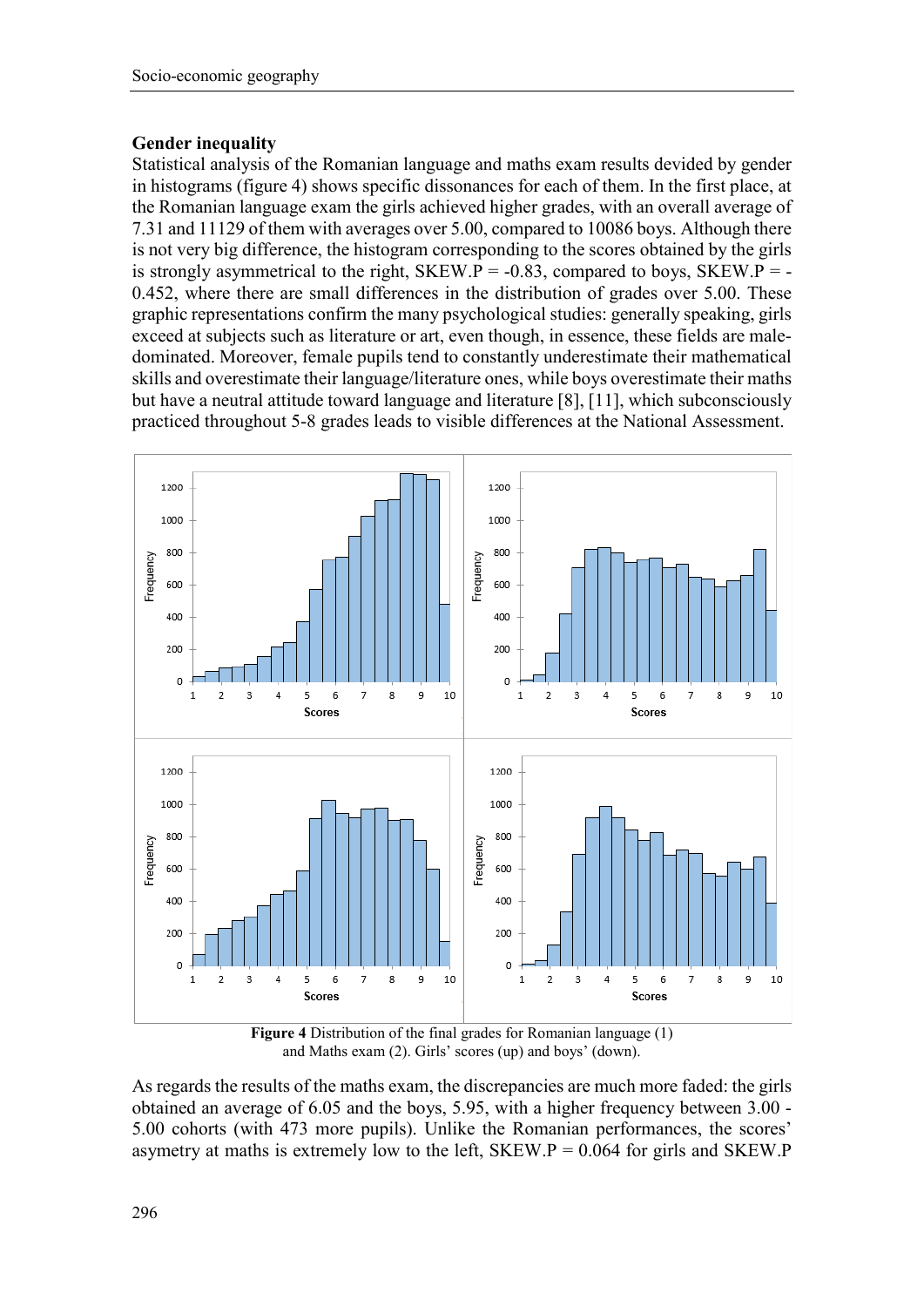=0.168 for boys. In the case analyzed by this article, girls scored higher in maths than their peers, but many studies show that boys tend to perform better than the girls [14], [30], [31]. The key factors that favours them are gender stereotypes, perceptions and expectations of parents, teachers and employers, closely linked to the trust that this "protective barrier" provides, in dissonance with the low confidence of girls towards achieving the same analytical capabilities. Math gender gap manifests since primary school [31] and prejudices about language / literature vs. maths are more pronounced among girls and are accentuated in teenage years.

In order to calculate the strength of interaction between the two groups of pupils, girls and boys, the statistical method of analyzing the magnitude of gender differences was used, proposed by the psychologist Cohen in 1988 [9]

Cohen's 
$$
d = \frac{A_g - A_b}{\sigma_t}
$$
, iar  $\sigma_t = \sqrt{\frac{\sigma_f^2 + \sigma_m^2}{2}}$ ,

where Ag and Ab are the rows averages of girls and boys, and σg and σb are the standard deviations of the same range, accessible for values having the same distribution, (the grades from 1 to 10). Thus, for the English language exam  $d = 0.487$ , for maths  $d = 0.046$ , and the differences of the final scores  $d = 0.267$  (table 1). According to the same author, all these values fall within small size impact  $39$ , and in order to determine possible discrepancies between pupils in urban / rural versus girls / boys in the same areas, the same procedure has been applied:

| area        | girls $(1)/$ boys $(2)$ | exam          |
|-------------|-------------------------|---------------|
| urban/urban | 0.441                   | Rom. language |
|             | 0.049                   | Maths         |
|             | 0.235                   | Final average |
| rural/rural | 0.601                   | Rom. language |
|             | 0.057                   | Maths         |
|             | 0.035                   | Final average |

| <b>Table 1.</b> d - values for each group of individuals for same area, |
|-------------------------------------------------------------------------|
| different gender $(1)$ , different area, same gender $(2)$ .            |

| area        | girls | boys  | exam          |
|-------------|-------|-------|---------------|
| urban(1)    | 0.731 | 0.868 | Rom. language |
| rural $(2)$ | 0.855 | 0.897 | Maths         |
|             | 0.858 | 0.944 | Final average |

The simplest method of understanding these indicators is by reporting the overlap rate between the group (1) and (2); values very close to zero indicate the high similarity between the groups (maths scores between girls and boys in urban and rural and the between rural final averages), and the discrepancies increase between urban final averages, where  $d = 0.235$ , indicating that 83,5% of the boys' and girls' scores overlap. This value can be analysed from two perspectives: in terms of the differences in the quality and accessibility of education between large cities compared to small towns (Murgeni, Dolhasca, Bucecea), which registered low scores, and also because girls tend to spend more hours on homework and exam training than boys. The magnitude of the differences between boys and girls at the Romanian language exam is slightly lower in urban than in rural (31.21% vs. 26.43% of boys had higher scores than the median of girls' scores). Thereby, this analysis emphasizes that within-gender differences are much greater than between gender [14]. For this particular case, the values from Table 1(b) for girls point out major discrepancies between urban / rural, the last ones showing

**.** 

<span id="page-8-0"></span><sup>&</sup>lt;sup>39</sup> According Cohen's guide for the interpretation of the effect size, 0.01 - very small impact, 0.2 - small,

<sup>0.5 -</sup> medium, 0.8 - large, above 0.8 - very large.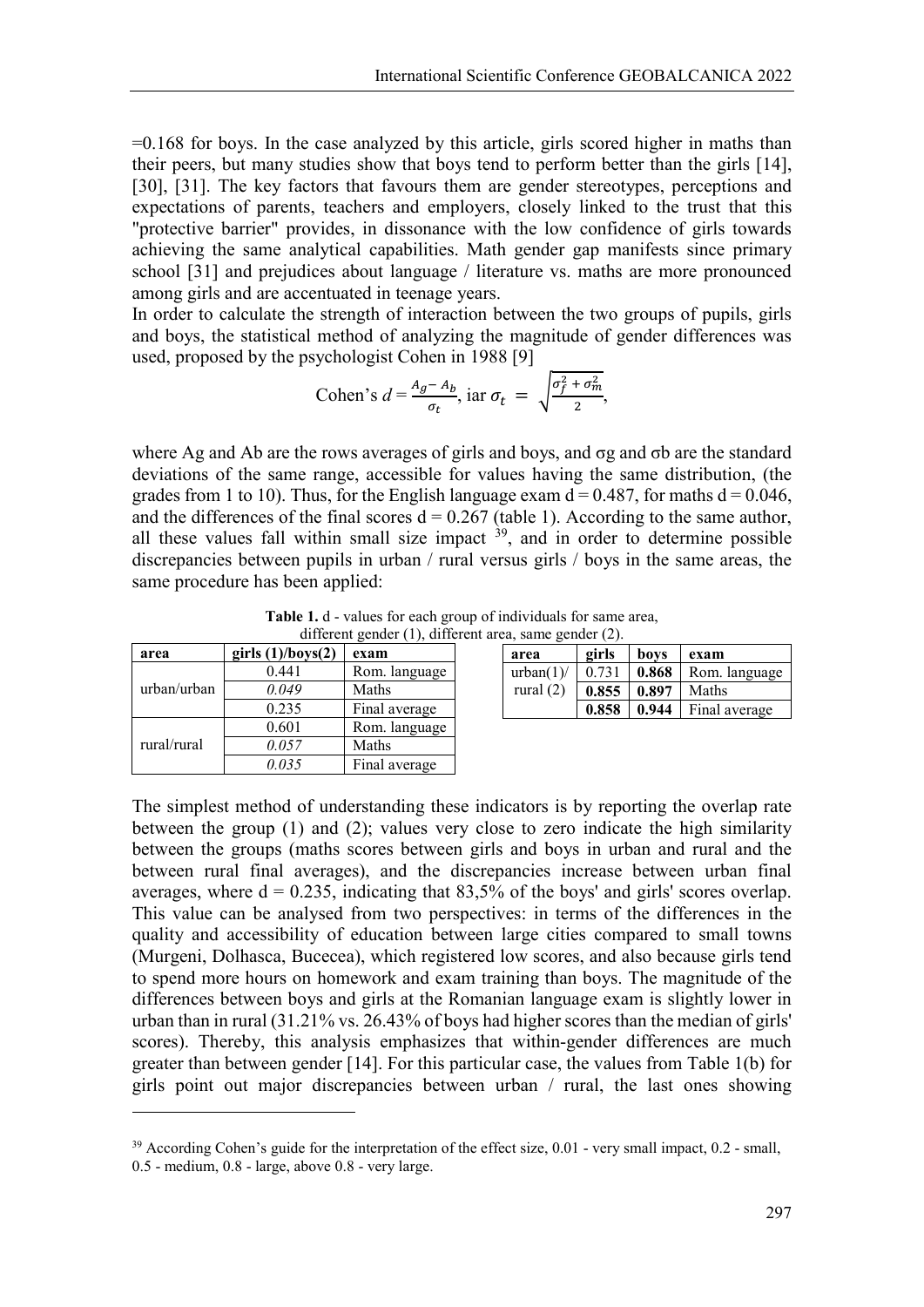shortcomings regarding knowledge assimilation, learning skills and transposing them into the test sheet. All d values in the urban / rural relationship have very large effect size: only 28.16% of rural girls achieve their urban peers performance at Romanian exam, and 20.87% at maths. For the boys the ratio is 22.53% at Romanian exam and 18.95% at maths.

Therefore, the results of the distribution of girls' and boys' scores, analysed from intraand inter-groups perspectives, support the idea of relative closeness between same residential area values compared to high dissimilarities between same gender. The girls, regardless of the area (urban/rural) surpass boys in both exams, but do better in Romanian language, which is also supported by numerous psychological researches [13], [18], [29]. Although both adults and children have assumptions about boys' math skills, as their good results are seen as normal, while for girls are perceived as exceptional, in 2021 girls managed to outperform their peers by a difference of 0.1.

# **School dropout**

Early school leaving is analysed from two distinct perspectives: school drop-out (figure 5 (1)), which is the percentage ratio of the number of pupils enrolled at the end of the school year compared to the number at the beginning of school year [37]. The absenteeism rate (figure 5 (2)) refers to the percentage of pupils reaching the end of the school year but missing the National Assessment, hence failing to obtain a full qualification, respectively, not being able to attend high school. Studies from previous years show that in rural areas both phenomena have been more pronounced than in urban areas [3], [4], [23], Romania having some of the highest school drop-out rates in the EU [17], [24] and within the country, the North-East region ranks first positions [20].

In these circumstances, the issue of early leaving compulsory education correlates with a variety of factors, which can be classified as follows:

1. educational factors: low attendance during the school year, learning difficulties, lack of teacher encouragement (a good teacher / pupil relationship has a positive effect on academic success [35]), poor relationships with colleagues, bullying.

2. family factors: low income, single-parent families or children left in the care of grandparents / relatives, numerous families, i.e. lack of individual study spaces, hard household chores. In rural communities school drop-outs are more pronounced among families where parents have also given up compulsory school. [36].

3. community factors: quality of life, expressed in terms of unemployment, economic profile of the community, emigration of adults.

The spatial distribution of the two indicators highlights broad areas facing very high levels of early school leaving (Jijia Plain, Western Moldovan Central Plateau, Tutova Hills, Fălciu Hills, Ibănești Hills, although Botoșani county has the lowest school drop-out rate of 6%. Most of the LAUs with low final averages are associated with high school dropouts and absenteeism. In the same time, in the northwest of the study area there are villages with very low school drop-out values, which are positively linked to high school performance in both exams (former Habsburg area with a strong educational tradition). There is a similar situation in the Subcarpathians area of the Neamț county, which has the lowest rate of absenteeism, 2.29%), explained by the presence of highly qualified human capital communities [34].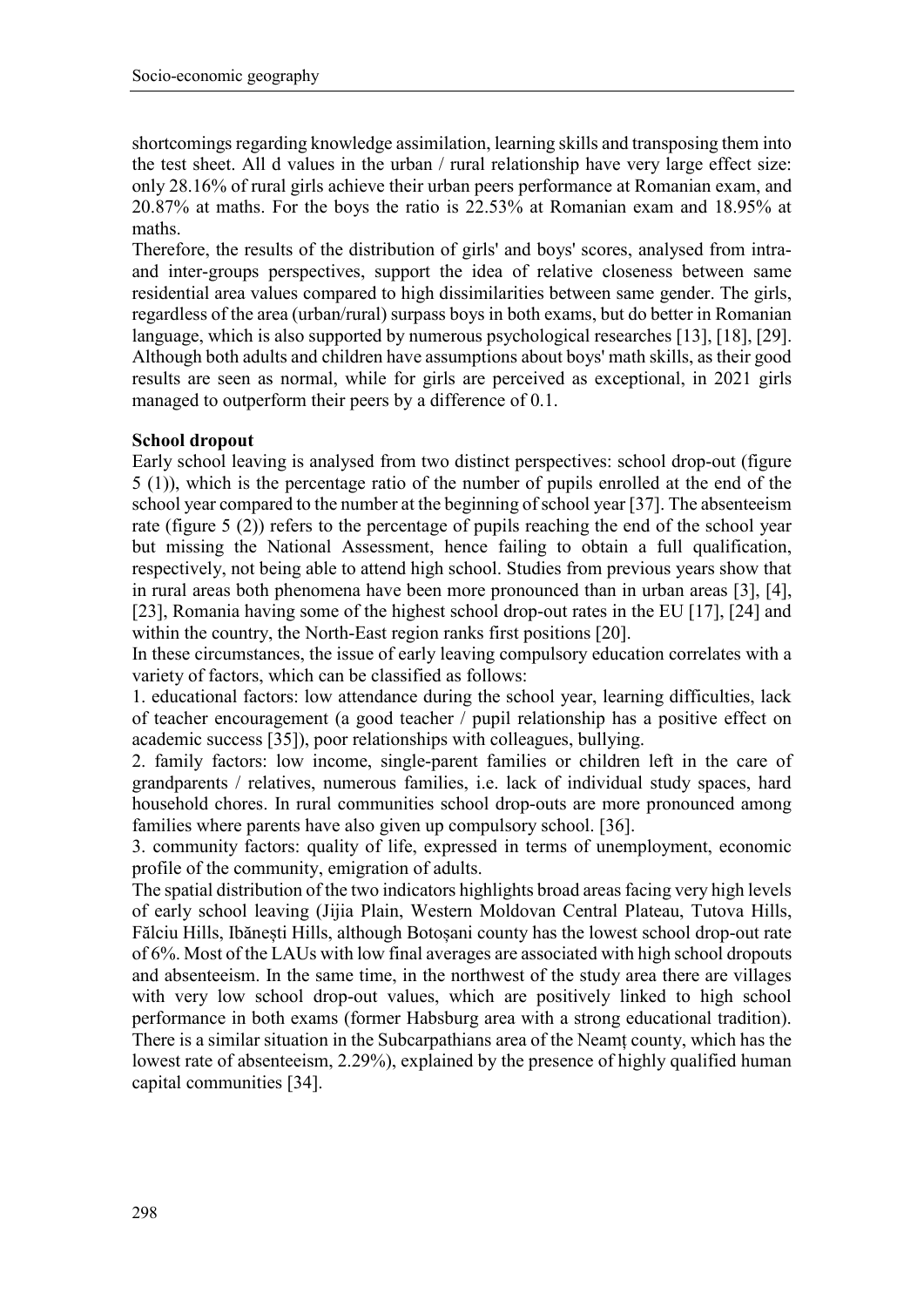

**Figure 5** Distribution of school dropout rate (%) (1) and absenteeism rate (%) (2).

Splitting the data on the rural-urban axis supports the idea that the worst cases of early school leaving and absenteeism are manifest in rural areas, which, combined with poor academic outcomes, lead to an increase in educational gaps compared to urban pupils [23]. Differences in school performance are getting higher for the children living in isolated rural areas, far from the cities. Difficult living conditions often involve both spending less time on homework (aggravated if there is no adult capable of extra help) and the need to get immediate sources of income, in particular, from agriculture, to the detriment of the time that could have been allocated to learning / attending school. In the meantime, students belonging to advantaged backgrounds (urban and periurban) are able to excel thanks to better-trained teachers and paying for extra hours, a tool that is accessible to families with above-average incomes, providing much better training for examinations and improving their future life opportunities. In this context, the start of urban/rural children in secondary school is no longer fair, as schools have standardized tests and poverty accentuates gender gaps [17]. Thus, the data show that the average percentage of early school leavers in rural areas is 11.33% (absenteeism rate, 9.28%), compared with 6.48% in cities (absenteeism rate, 5.37%).

## **CONCLUSIONS**

This study has shown that there are significant differences in the quality of education, expressed in this case by the results of the national assessment, supplemented by the dropout rate and the rate of absenteeism, all calculated and represented graphiclly for the North-East Romanian Region (Moldavia), one of the poorest and most populous regions of Romania. The analysis has shown that social, economic and educational faults are present, thus confirming the H1 hypothesis. The lower scores in the National Assessment exams registered in rural areas emphasize the precarious nature of school infrastructure, the lack of human resources (of well-trained teachers), poverty and the precarious nature of living conditions, all of which lead to the unfairness of access to education. The chance for students from rural areas to study high school is quite low, only 66.1% of them successful in passing the exam, comparing to urban passing rate: 87.44% .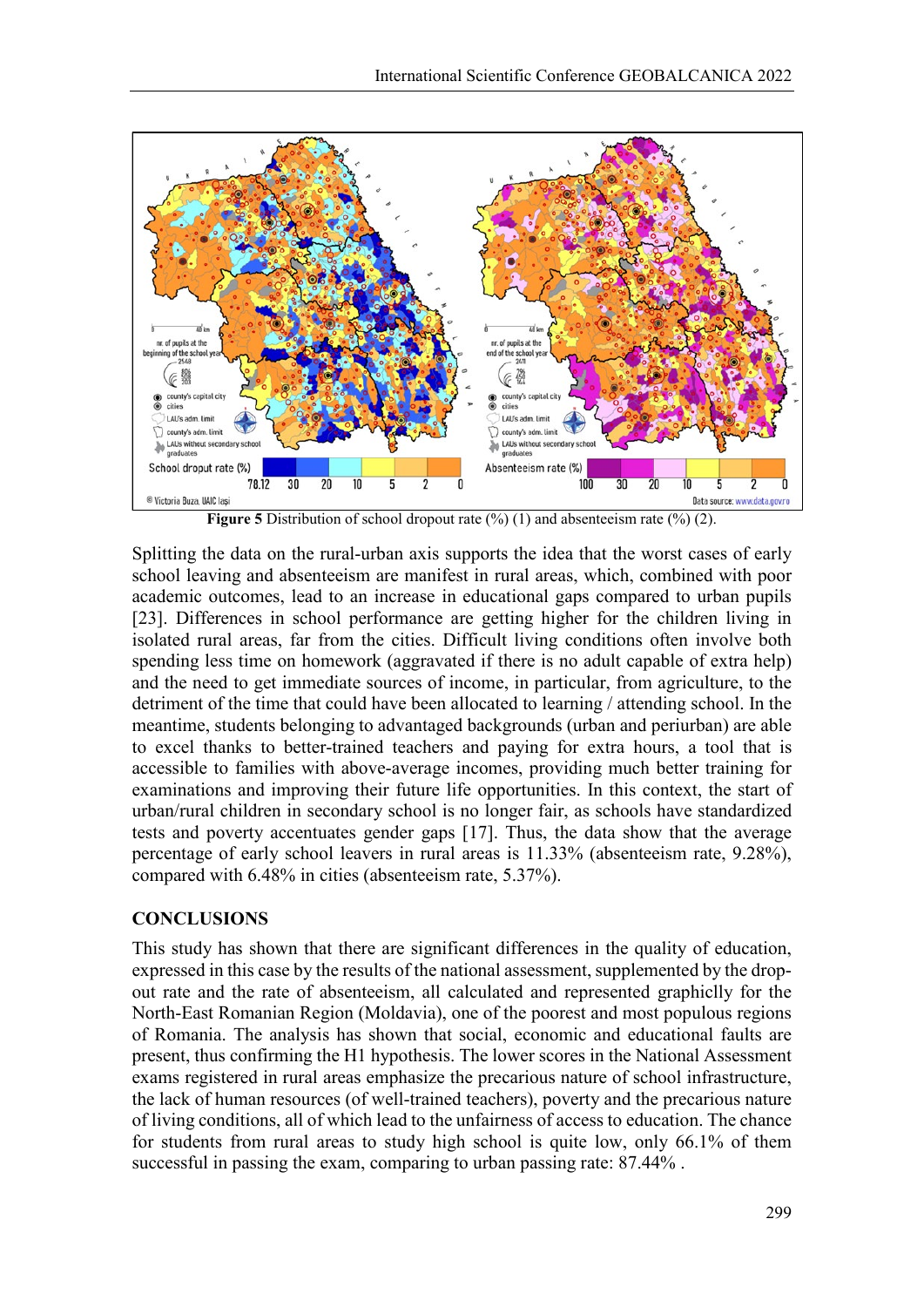The existence of high urban scores, especially in county capital cities, can be explained by the concentration of material and human resources in a prosperous urban environment and the availability of a selection of pupils at the best schools, what entitles us to appreciate that the notions of "equity" and "quality" in education remain, for the time being, at levels of desideratum, not reality. Another highlighted element is the academic gap between girls and boys, thus confirming the H3 hypothesis, as well as the magnitude between the Romanian and the mathematics scores, the latter being closely linked to the quality of the education and a certain relaxation to the exact sciences.

The results of the study can be a starting point for more in-depth studies at local level, able not only to identify the vulnerabilities of the educational system, but also to provide solutions to reduce the reported disparities. A forward-looking education system must promote a balance between students' theoretical and practical knowledge and facilitate the transition from education to professional life by ensuring the quality of technical and vocational education, especially in rural areas.

## **REFERENCES**

[1] Alacacı, C., Erbas, A.K. Unpacking the inequality among Turkish schools: Finding from PISA 2006. IJED 30, 182–192, 2006.

[2] Anghel, G.A. School segregation vs. desegregation in Romania. Case study. Revista Românească pentru Educație Multidimensională, 2017, 9(1), 95-105.

[3] Bonea G. V. Abandonul școlar, Revista Calitatea Vieții, XXX, nr.4, 2019, pp 387-403.

[4] Borș O. Prioritățile Strategiei privind părăsirea timpurie a școlii problematizate în relație cu evoluția participării școlare în 2008-2018, Revista Calitatea Vieții, XXXI, nr.2, 2020, pp115-135.

[5] Brock, C. Geography of Education. Scale, Space and Location in the Study of Education, Bloombury Academic, 2016.

[6] Butler, T., Hamnett, C. The Geography of Education: Introduction. Urban Studies, 44 (7), 2007, pp. 1161–1176, Routledge.

[7] Cassano, R., Costa, V., Fornasari, T. An Effective National Evaluation System of Schools for Sustainable Development: A Comparative European Analysis. Sustainability 2019, 11, 195.

[8] Chatard, A., Guimond, S., & Selimbegovic, L. "How good are you in math?" The effect of gender stereotypes on students' recollection of their school marks. Journal of Experimental Social Psychology, 43(6), 2007, 1017–1024.

[9] Cohen, J. Statistical Power Analysis for the Behavioral Sciencies. Hillshade, NJ: Erlbaum. 2nd ed., 1988,

[10] Coleman, J. Families and schools. Educ. Res. 1987, 16, 32–38.

[11] Ellemers N. Gender Stereotypes, Annual Review of Psychology, 2018, 68:19.1-19.24

[12] Ezechil, L. The Necessity of a Pedagogical Reform in the Pre-university Education in Romania. 6th International Conference Edu World 2014,"Education Facing Contemporary World Issues", Procedia – Social and Behavioral Sciences, 2015, 180, pp. 559–564, Elsevier.

[13] Guimond, S., & Roussel, L. Social Psychology of Education, 2001, 4(3/4), 275–293.

[14] Hyde Janet Shibley. Gender similarities and differencies, Annual Review of Psychology, 2014, 65:3.1-3.26.

[15] Istrate M. Relațiile urban-rural în Moldova în perioada contemporană, pp 231-242, Editura Universității "Alexandru Ioan Cuza" Iași, 2008.

[16] Istrate M, Horea Șerban R., Muntele I. Young Romanians' Transition from School to Work in a Path Dependence Context. Sustainability 2019, 11, 1254.